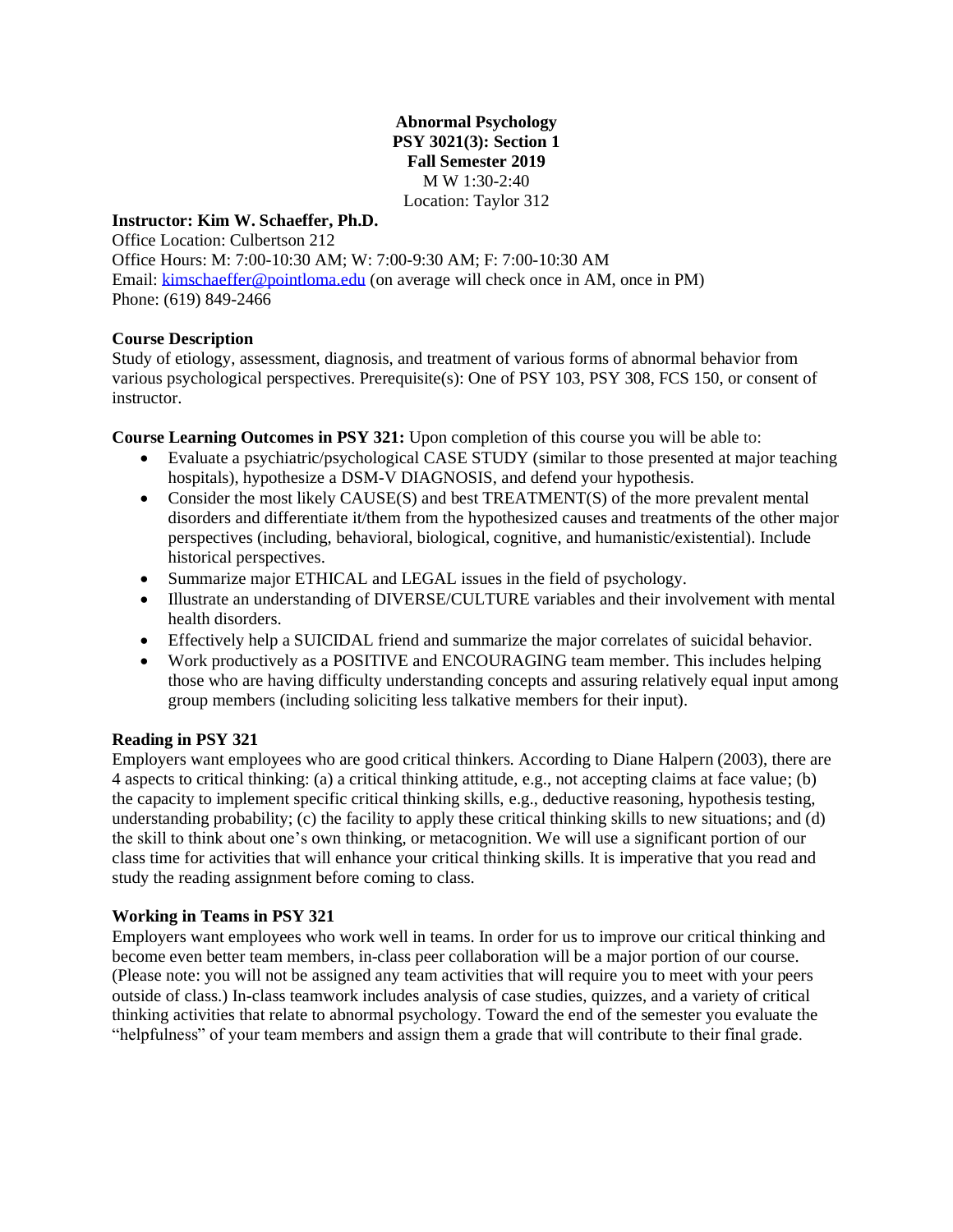#### **In-Class Case Studies**

Diane Halpern (1998) warns us that we are "in danger of having all of the answers but still now knowing what the answers mean." For example, regarding our work, at the end of the course we might know all the DSM-V diagnostic criteria for schizophrenia, major depressive disorder, substance-induced, and medical condition variants of these disorders, but we might not be able to differentiate one disorder from the other in real-time. What do these disorders look like in real life settings? Therefore, you will be presented with several case studies throughout the semester much like those given at major teaching hospitals (the only difference is that the patient won't be present). After the case is read, you will individually and in your team hypothesize the DSM-V diagnosis. The case study can be in reference to any diagnosis that was included in the reading assignment for that day's class or earlier classes in the semester. In other words, the case studies will be comprehensive.

#### **Super Synthesis Spreadsheet**

You will construct a spreadsheet that will keep on giving and giving (e.g. state boards or licensing exams!). The spreadsheet is found on Canvas. After reading each chapter, you will list the essential diagnostic criteria, and the most likely causes (etiology) and best treatments for all disorders discussed.

#### **Required Textbook**

Comer, R. J. (2016). *Fundamentals of abnormal psychology* (8th ed.). New York: Worth. *(Note: no supplementary materials are required)*

#### **How Grades Will Be Earned (A = 93-100; A- = 90-92.99; B+ = 88-89.99; B = 84-87.99; B- = 80- 83.99; C+ = 77-79.99; C = 70-76.99; C- = 65-69.99; D+ = 62-64.99; D = 55-61.99; D- = 50-54.99; F < 49.99%)**

5% or 10% or 15% or 20% Individual Multiple-Choice RATs (preannounced 10 item quizzes) 5% or 10% or 15% or 20% Group Multiple-Choice RATs (same RAT as individual) 5% or 10% Team Member Helpfulness (peer-graded)

5% Super Synthesis Spreadsheet (late: 10% reduction per day, none accepted after Final) 15% Group Case Study and other Application Exercises (each exercise worth 10 points)

30% Test 1-3

15% Comprehensive Final (approximately 50% emphasizes chapters 11, 12, 15, and 16)

#### **Managing Your Life and This Course**

During Case Study or Quiz days, if you arrive late to class you will not be able to take the individual quiz. If you cannot take a major test due to extreme circumstances, please ask me for permission to take the test at another time before the exam. Most people need to miss a class due to illness, flight delays, and so on. Therefore, a few safety valves are built into the course.

*Safety Valve One:* If 90% or more of the class completes the IDEA course evaluation within 5 days of availability the lowest individual case study and group case study will be dropped. *Safety Valve Two:* tbd

## **PLNU Mission To Teach ~ To Shape ~ To Send**

Point Loma Nazarene University exists to provide higher education in a vital Christian community where minds are engaged and challenged, character is modeled and formed, and service is an expression of faith. Being of Wesleyan heritage, we strive to be a learning community where grace is foundational, truth is pursued, and holiness is a way of life.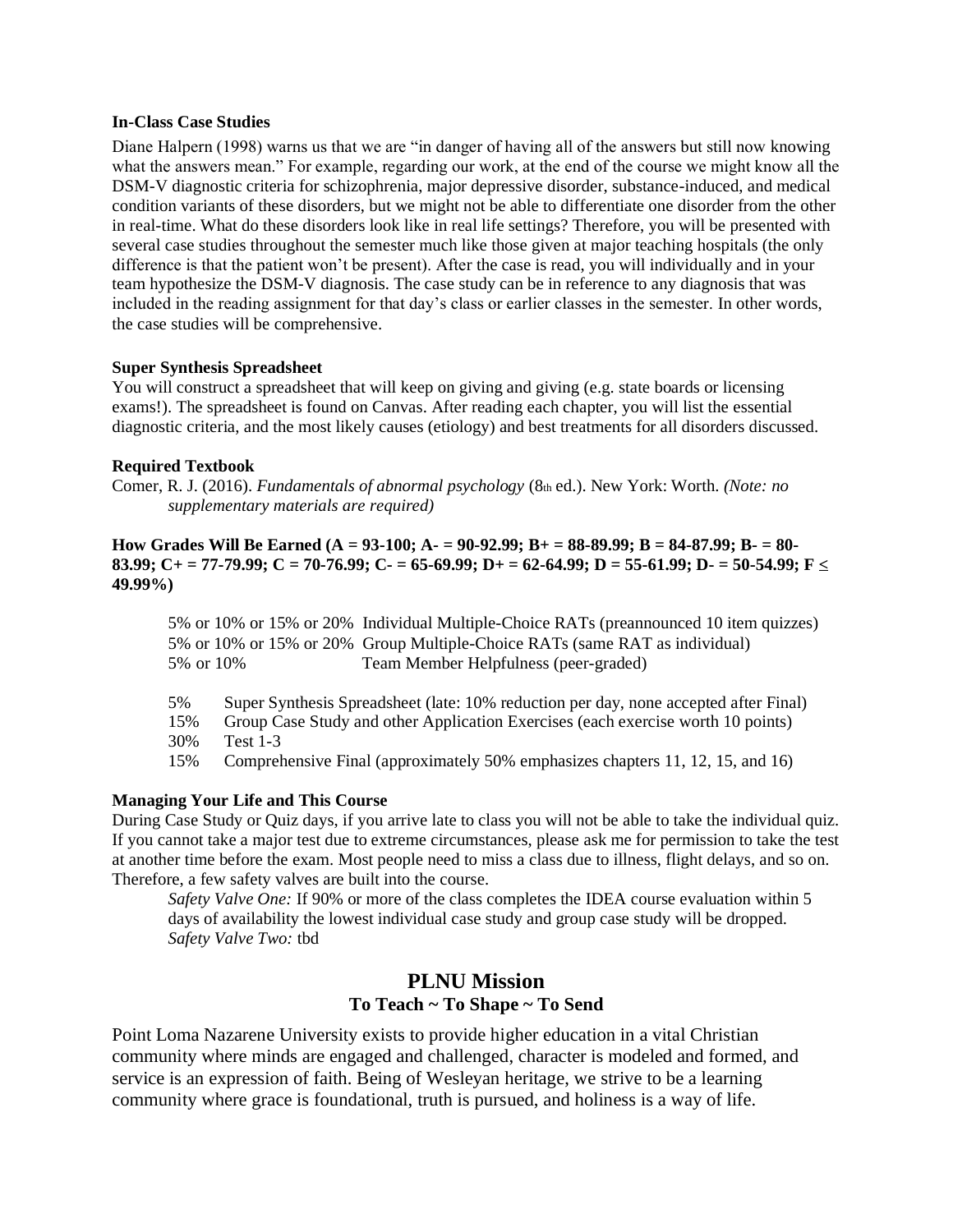# **FINAL EXAMINATION POLICY**

Successful completion of this class requires taking the final examination **on its scheduled day**. The final examination schedule is posted on the [Class Schedules](http://www.pointloma.edu/experience/academics/class-schedules) site. No requests for early examinations or alternative days will be approved.

## **PLNU COPYRIGHT POLICY**

Point Loma Nazarene University, as a non-profit educational institution, is entitled by law to use materials protected by the US Copyright Act for classroom education. Any use of those materials outside the class may violate the law.

## **PLNU ACADEMIC HONESTY POLICY**

Students should demonstrate academic honesty by doing original work and by giving appropriate credit to the ideas of others. Academic dishonesty is the act of presenting information, ideas, and/or concepts as one's own when in reality they are the results of another person's creativity and effort. A faculty member who believes a situation involving academic dishonesty has been detected may assign a failing grade for that assignment or examination, or, depending on the seriousness of the offense, for the course. Faculty should follow and students may appeal using the procedure in the university Catalog. See [Academic Policies](http://catalog.pointloma.edu/content.php?catoid=41&navoid=2435) for definitions of kinds of academic dishonesty and for further policy information.

## **PLNU ACADEMIC ACCOMMODATIONS POLICY**

While all students are expected to meet the minimum standards for completion of this course as established by the instructor, students with disabilities may require academic adjustments, modifications or auxiliary aids/services. At Point Loma Nazarene University (PLNU), these students are requested to register with the Disability Resource Center (DRC), located in the Bond Academic Center. [\(DRC@pointloma.edu](mailto:DRC@pointloma.edu) or 619-849-2486). The DRC's policies and procedures for assisting such students in the development of an appropriate academic adjustment plan (AP) allows PLNU to comply with Section 504 of the Rehabilitation Act and the Americans with Disabilities Act. Section 504 (a) prohibits discrimination against students with special needs and guarantees all qualified students equal access to and benefits of PLNU programs and activities. After the student files the required documentation, the DRC, in conjunction with the student, will develop an AP to meet that student's specific learning needs. The DRC will thereafter email the student's AP to all faculty who teach courses in which the student is enrolled each semester. The AP must be implemented in all such courses.

If students do not wish to avail themselves of some or all of the elements of their AP in a particular course, it is the responsibility of those students to notify their professor in that course. PLNU highly recommends that DRC students speak with their professors during the first two weeks of each semester about the applicability of their AP in that particular course and/or if they do not desire to take advantage of some or all of the elements of their AP in that course.

# **PLNU ATTENDANCE AND PARTICIPATION POLICY**

Regular and punctual attendance at all classes is considered essential to optimum academic achievement. If the student is absent from more than 10 percent of class meetings, the faculty member can file a written report which may result in de-enrollment. If the absences exceed 20 percent, the student may be de-enrolled without notice until the university drop date or, after that